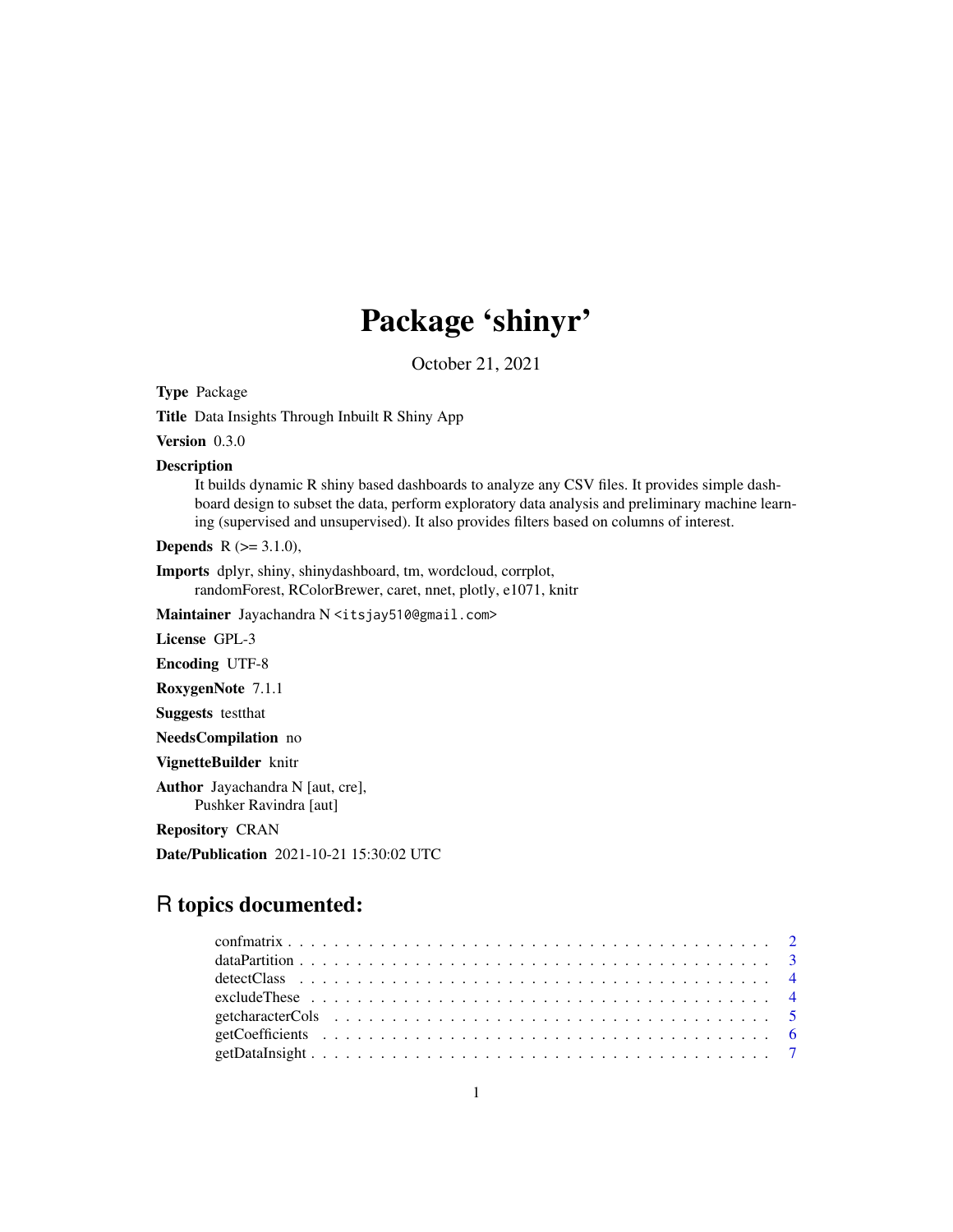#### <span id="page-1-0"></span> $2 \cos \theta$  confinant is a set of  $\theta$  confinant is a set of  $\theta$  confinant is a set of  $\theta$  confinant is a set of  $\theta$  is a set of  $\theta$  is a set of  $\theta$  is a set of  $\theta$  is a set of  $\theta$  is a set of  $\theta$  is a set of  $\theta$  is

|                                                                                                              | 8   |
|--------------------------------------------------------------------------------------------------------------|-----|
|                                                                                                              | 9   |
|                                                                                                              | 9   |
|                                                                                                              | -10 |
| $getTypeOfColumns \dots \dots \dots \dots \dots \dots \dots \dots \dots \dots \dots \dots \dots \dots \dots$ |     |
|                                                                                                              |     |
|                                                                                                              |     |
|                                                                                                              | -13 |
|                                                                                                              | -13 |
|                                                                                                              | -14 |
|                                                                                                              | -15 |
|                                                                                                              |     |
|                                                                                                              |     |
|                                                                                                              | -17 |
|                                                                                                              | -18 |
|                                                                                                              | -19 |
|                                                                                                              | 19  |
|                                                                                                              |     |

#### **Index** [21](#page-20-0)

confmatrix *Conf Matrix*

## Description

Calculates a cross-tabulation of observed and predicted classes with associated statistics.

## Usage

```
confmatrix(actuals, preds)
```
## Arguments

| actuals | a numeric vector |
|---------|------------------|
| preds   | a numeric vector |

## Details

confmatrix

## Value

A table same as caret::ConfusionMatrix

## Author(s)

Jayachandra N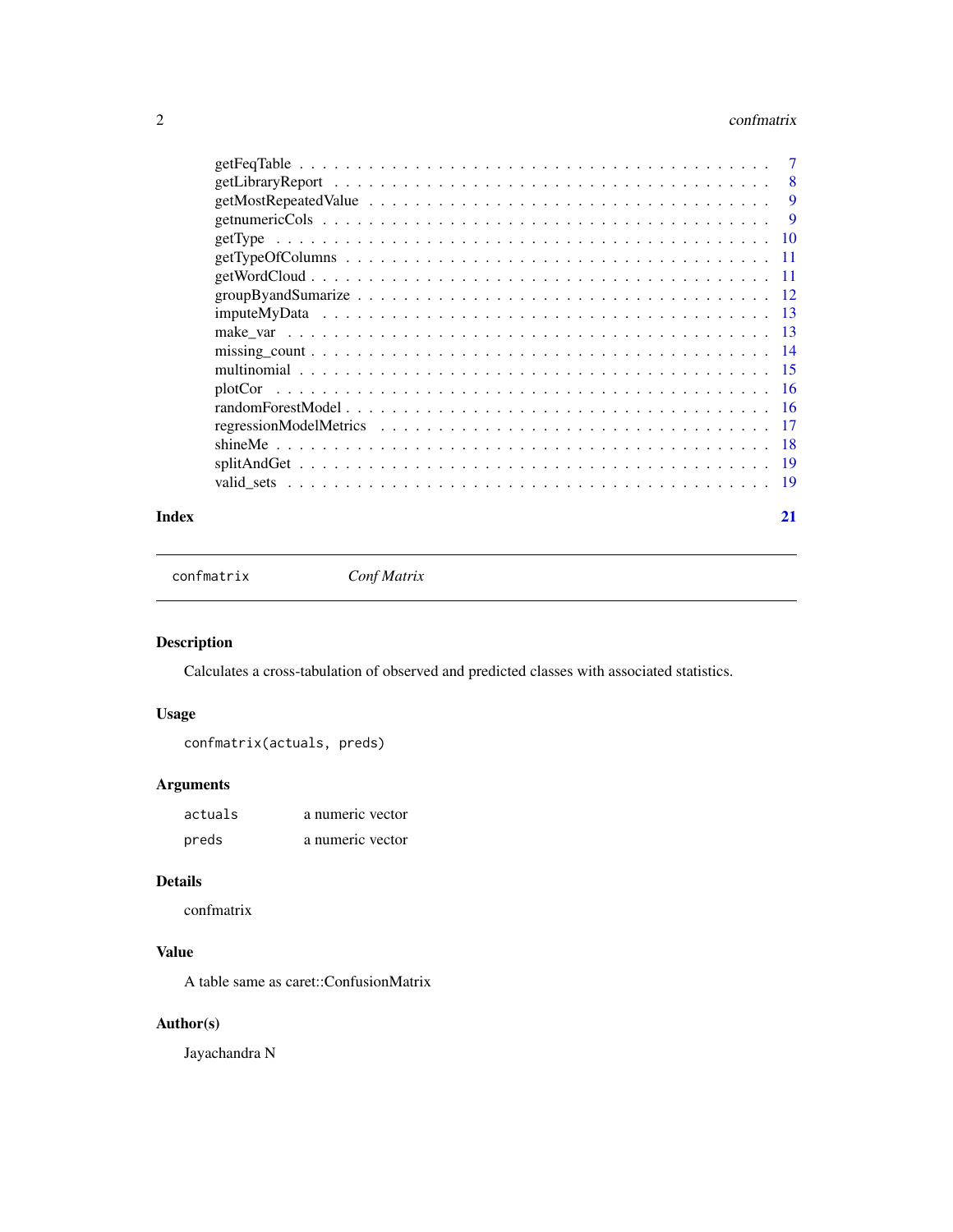## <span id="page-2-0"></span>dataPartition 3

## Examples

confmatrix(c(1,1,1,0), c(1,1,0,0))

dataPartition *Data Partition*

## Description

Partition data for training and test

## Usage

dataPartition(df, train\_data\_perc)

## Arguments

df data.frame which need to be devided into train and test subset train\_data\_perc numeric value between 1 to 100

#### Details

dataPartition

## Value

list of length 2 which contains Train data and Test data

#### Author(s)

Jayachandra N

## Examples

dataPartition(iris, 80)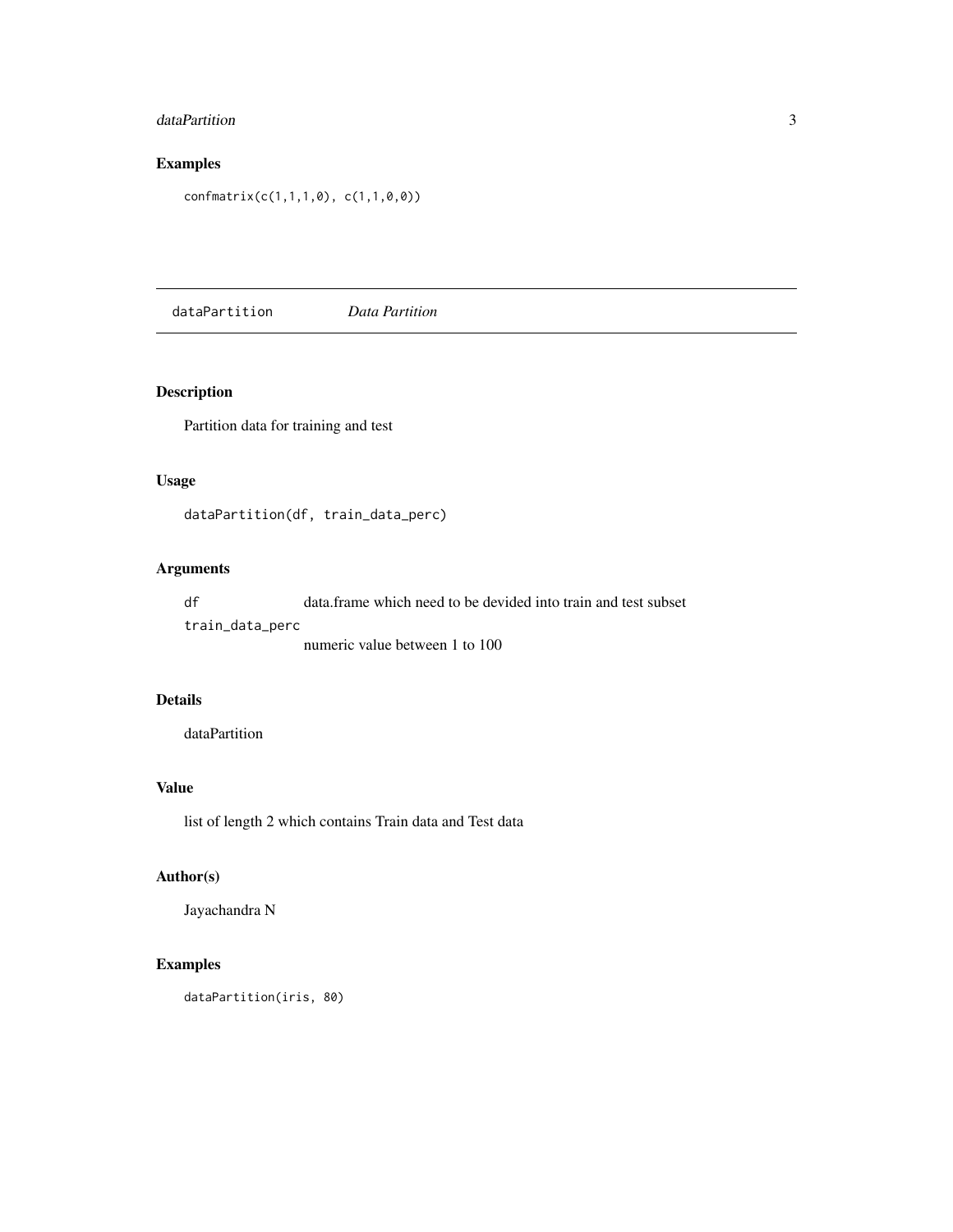<span id="page-3-0"></span>detectClass *Detect Class*

## Description

Detects class of given objects

## Usage

detectClass(x)

## Arguments

x a vector

#### Details

detectClass

## Value

type of the vector

#### Author(s)

Jayachandra N

## Examples

```
detectClass(c(1,2,3))
detectClass(c("a","b"))
detectClass(iris$Species)
```
excludeThese *Exclude These*

## Description

Exclude an item from a set of items

## Usage

excludeThese(set, items\_to\_exclude)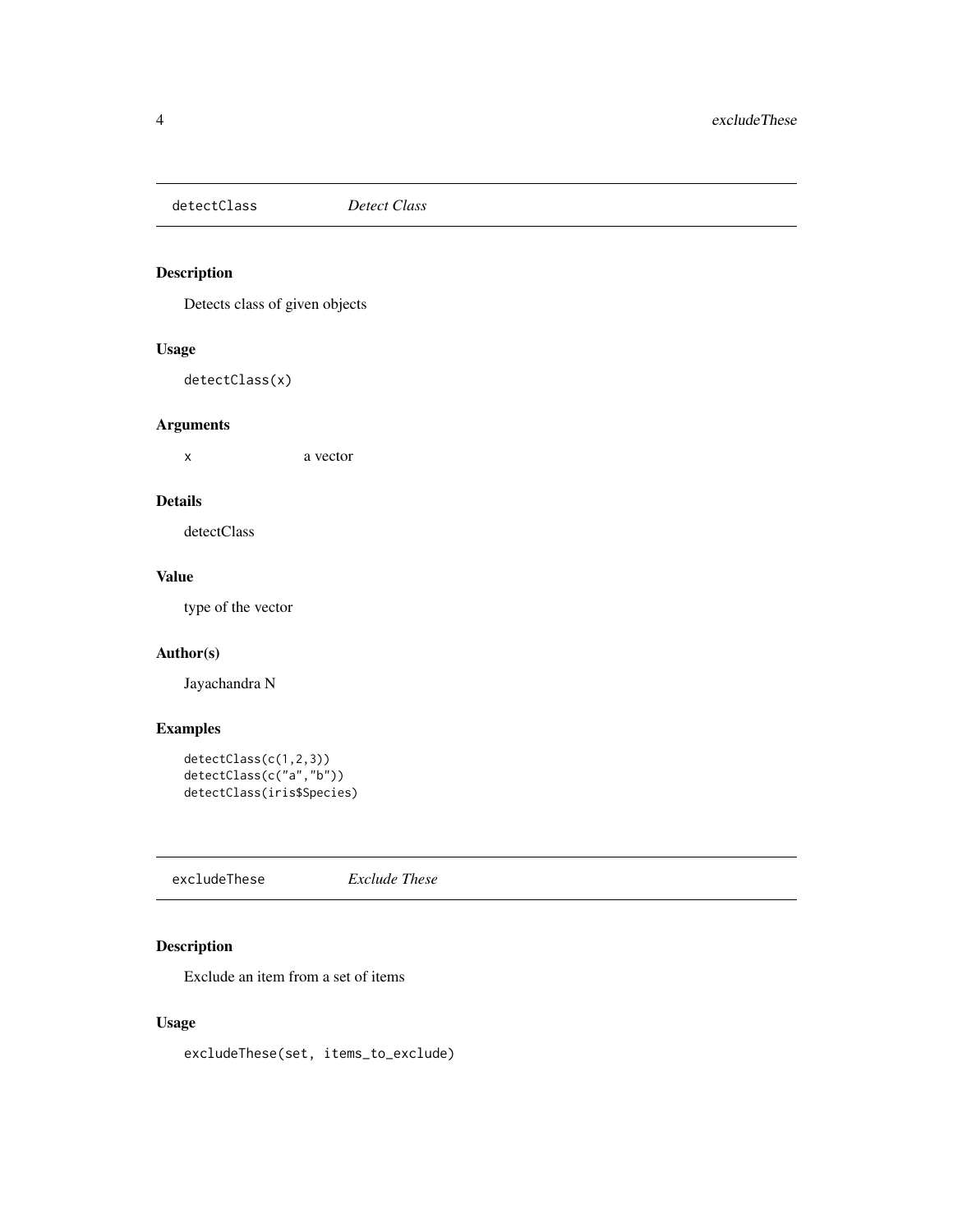## <span id="page-4-0"></span>getcharacterCols 5

#### Arguments

set vector items\_to\_exclude

vector to exclude from the whole set

## Details

excludeThese

#### Value

vector

#### Author(s)

Jayachandra N

## Examples

excludeThese(1:10, 1)

getcharacterCols *Get Character Cols*

## Description

Get character columns.

## Usage

getcharacterCols(dat)

## Arguments

dat data frame

#### Details

getcharacterCols

## Value

A Character vector of names of numeric columns of a given data frame

## Author(s)

Jayachandra N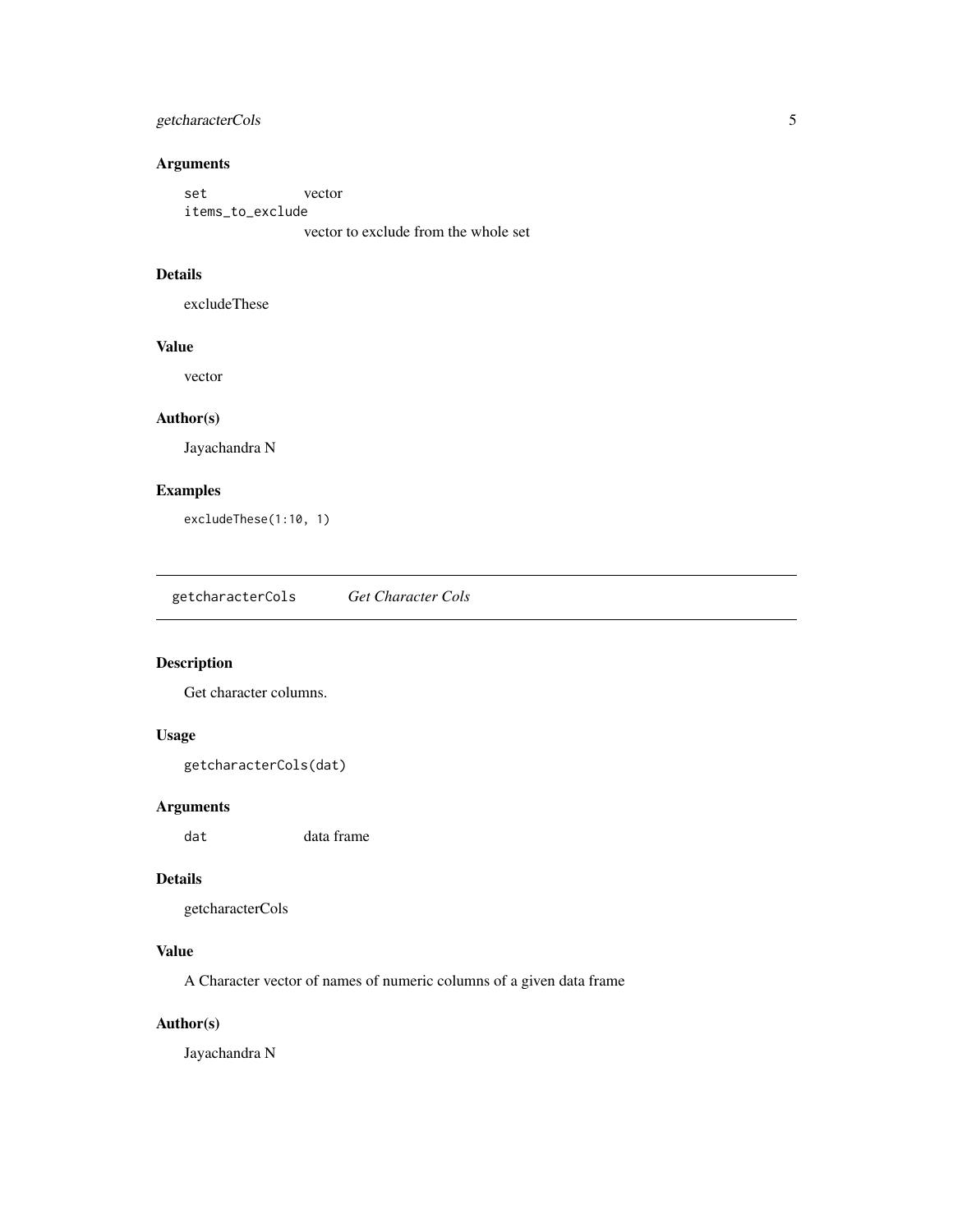## Examples

```
getcharacterCols(iris)
getcharacterCols(mtcars)
```
getCoefficients *Get Coefficients*

## Description

Get coefficients from the model summary

## Usage

```
getCoefficients(model)
```
## Arguments

model lm model

## Details

getCoefficients

## Value

data.frame of coeffcients

## Author(s)

Jayachandra N

## Examples

```
model <- lm(Sepal.Length ~ ., iris) # A linear regression model
getCoefficients(model)
```
<span id="page-5-0"></span>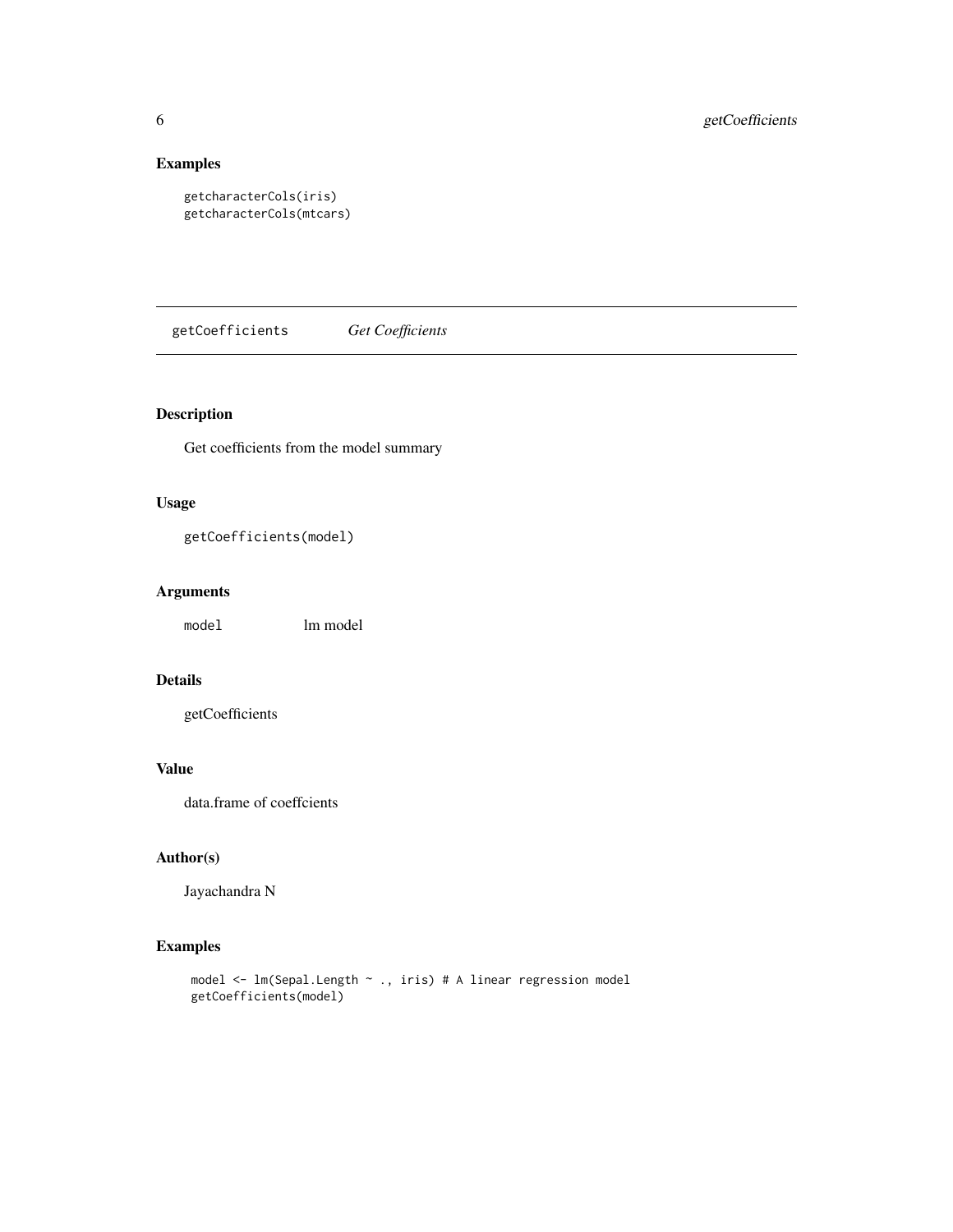<span id="page-6-0"></span>getDataInsight *get Data Insights*

## Description

Get detailed insights about the data like number of rows, columns and some basic statistics such as mean

## Usage

getDataInsight(temp)

## Arguments

temp data frame

#### Details

getDataInsight

## Value

list of details of data

#### Author(s)

Jayachandra N

## Examples

```
getDataInsight(mtcars)
getDataInsight(iris)
```
getFeqTable *Get Freq Table*

## Description

Get frequency table for a given text

## Usage

getFeqTable(text)

## Arguments

text plain text or a paragraph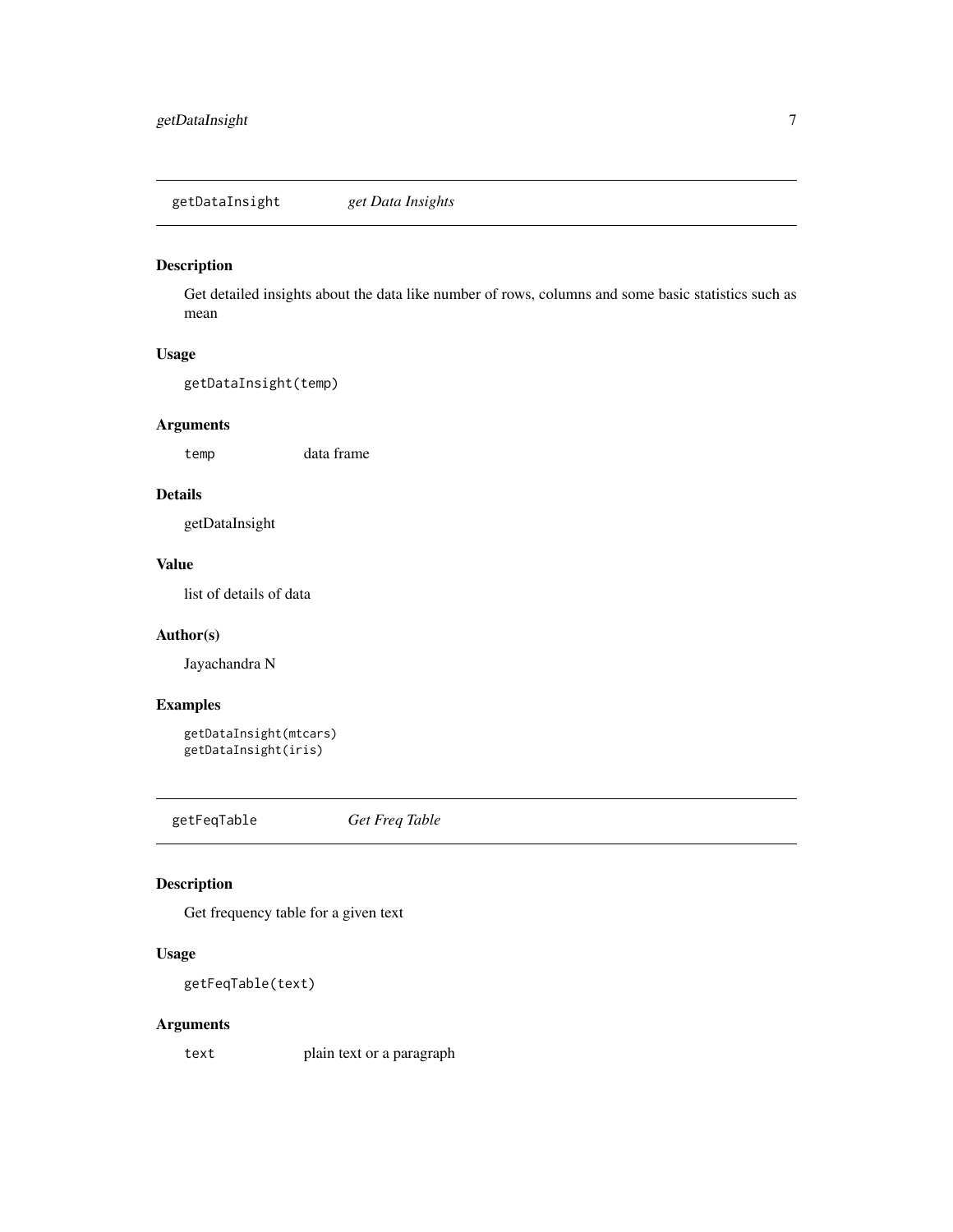## <span id="page-7-0"></span>Details

getFeqTable

## Value

data frame of word and it's frequency.

## Author(s)

Jayachandra N

## Examples

getFeqTable("shinyr is Incredible!")

getLibraryReport *Get Library Report*

## Description

Get report on whether the given packages are installed on not

## Usage

getLibraryReport(packages)

## Arguments

packages Vector of package names

#### Details

getLibraryReport

#### Value

data.frame, status of required packages and their installation status

## Author(s)

Jayachandra N

#### Examples

getLibraryReport(c('dplyr', 'data.table'))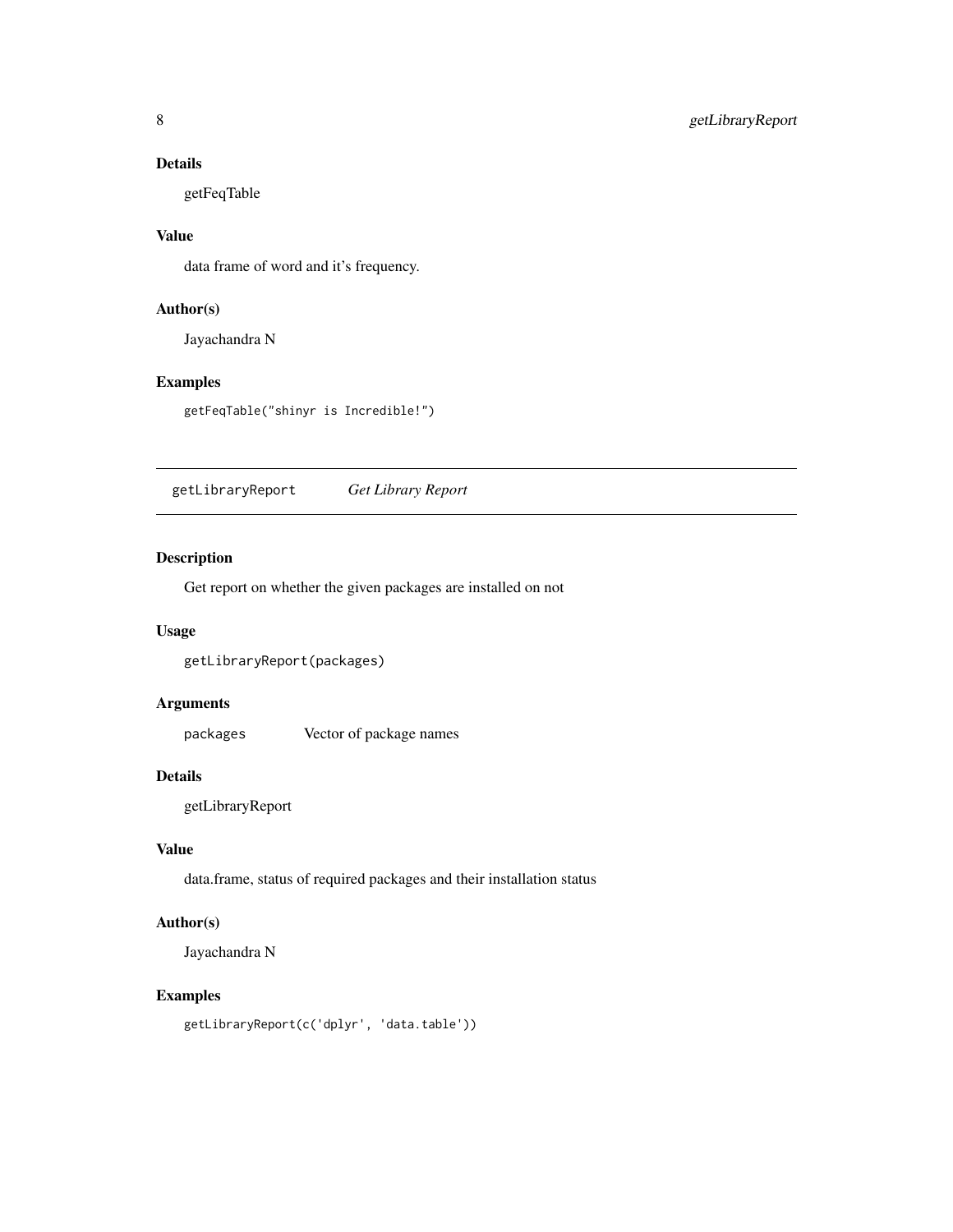<span id="page-8-0"></span>getMostRepeatedValue *Get Most Repeated Value*

## Description

get most repeated value in a given vector.

## Usage

```
getMostRepeatedValue(vec)
```
#### Arguments

vec Vector to calculate most repeated values

#### Details

getMostRepeatedValue

#### Value

most repeated values in the given set of values

## Author(s)

Jayachandra N

#### Examples

```
getMostRepeatedValue(c(1,2,3,3,3,2))
getMostRepeatedValue(c("R", "R", "Python", "Python", "R"))
```
getnumericCols *Get Numeric Cols*

## Description

Get all columns which are numeric.

#### Usage

getnumericCols(dat)

## Arguments

dat data frame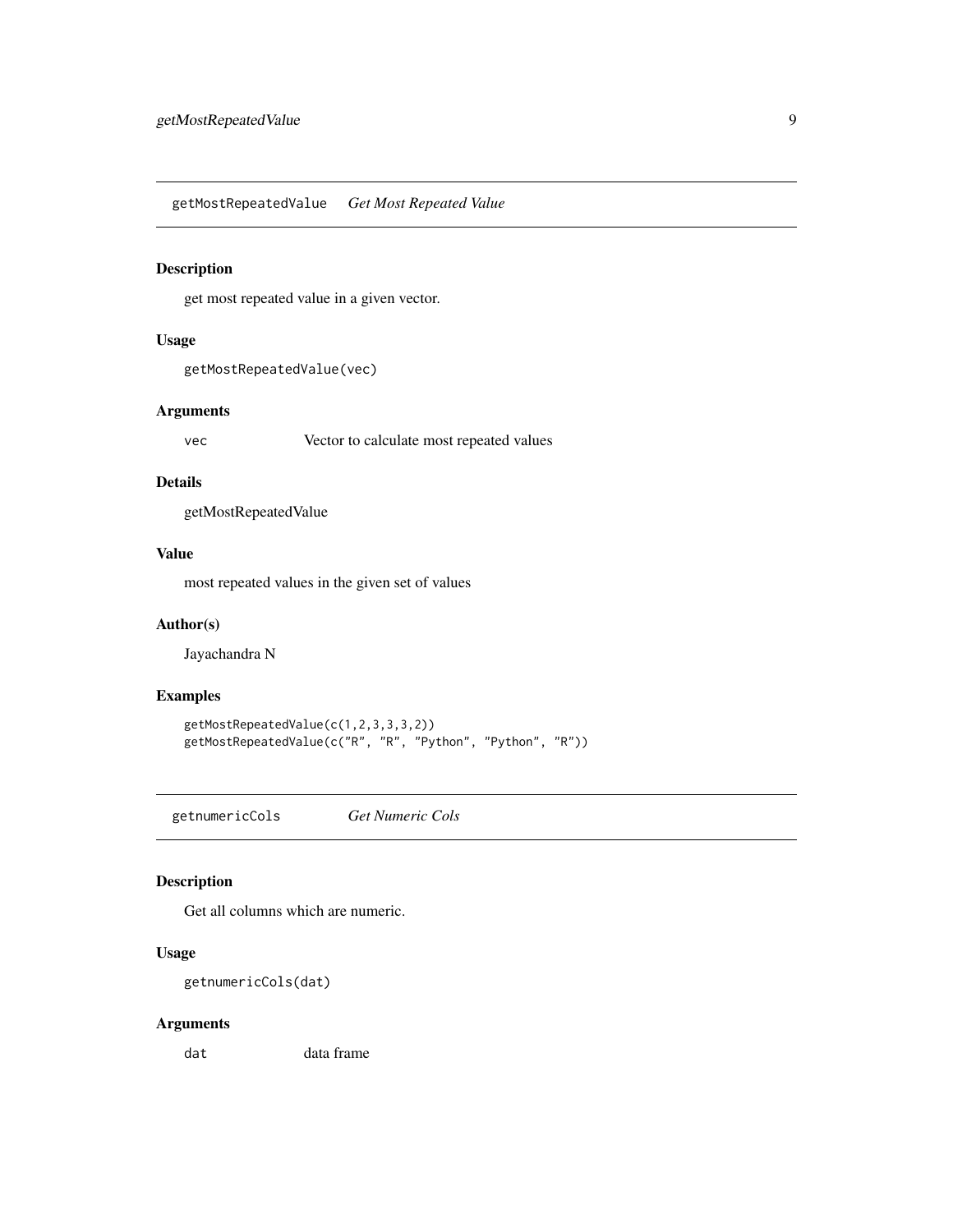## Details

getnumericCols

## Value

Character vector of names of numeric columns of given data frame

#### Author(s)

Jayachandra N

#### Examples

getnumericCols(iris) getnumericCols(mtcars)

getType *Get Type*

## Description

getType

## Usage

getType(vec)

#### Arguments

vec A vector of any choice, to detect between numeric or character

#### Value

type of the given vector

## Author(s)

Jayachandra N

## Examples

```
getType(iris$Species)
getType(as.factor(c(1,0,1,1,0,NA,1, NULL)))
getType(as.factor(c(1, NULL,0,1,1,0,1,'a')))
getType(c(1,2,3,4, NA))
getType(letters[1:4])
```
<span id="page-9-0"></span>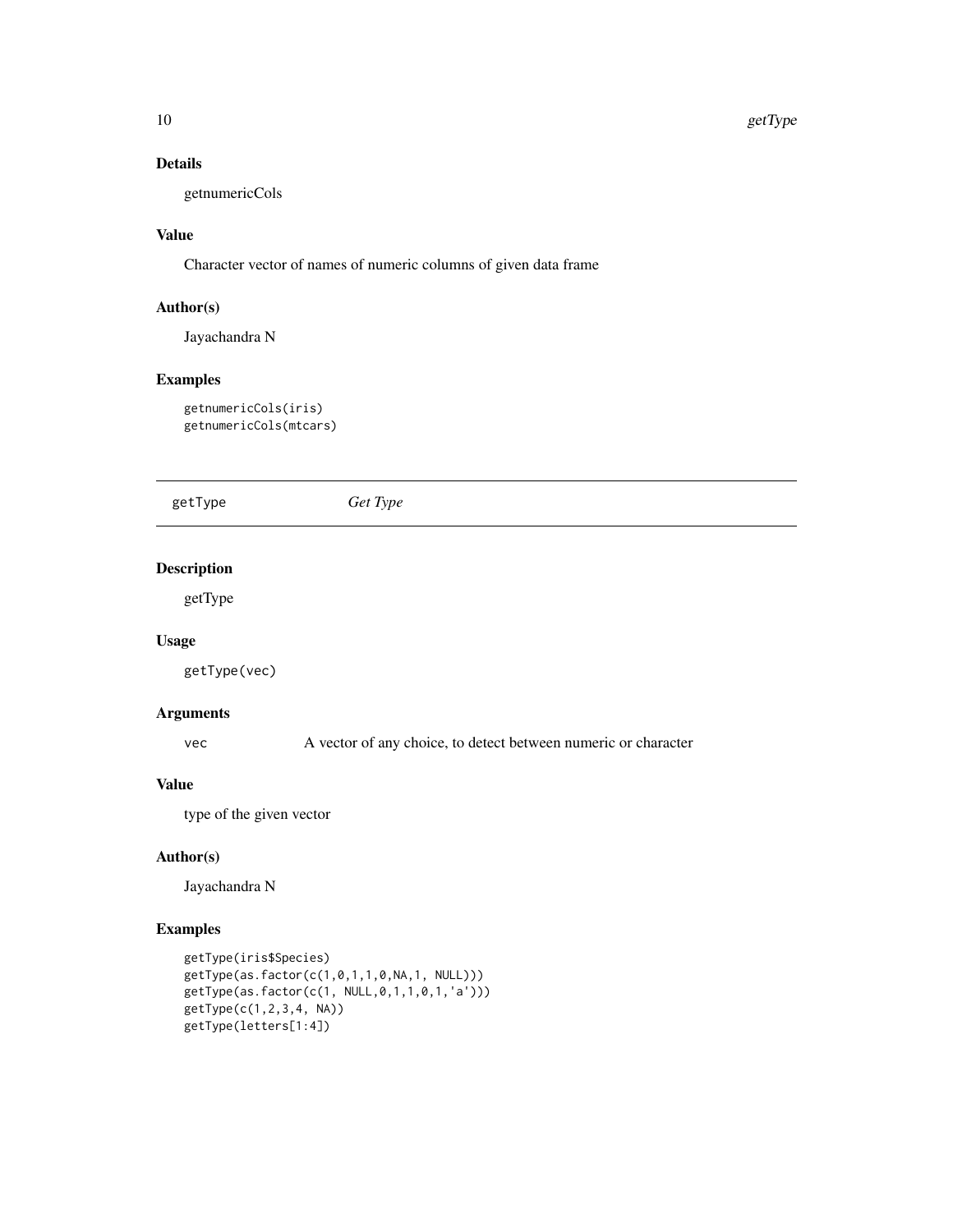<span id="page-10-0"></span>getTypeOfColumns *getTypeOfColumns*

## Description

getTypeOfColumns

#### Usage

getTypeOfColumns(df)

#### Arguments

df data frame

## Value

Data frame of column name and it's type

#### Author(s)

Jayachandra N

## Examples

```
getTypeOfColumns(mtcars)
getTypeOfColumns(iris)
```
getWordCloud *Get Word Cloud*

## Description

Get word cloud for given table of words' frequencies

#### Usage

```
getWordCloud(d)
```
## Arguments

d table of word's frequency

## Details

getWordCloud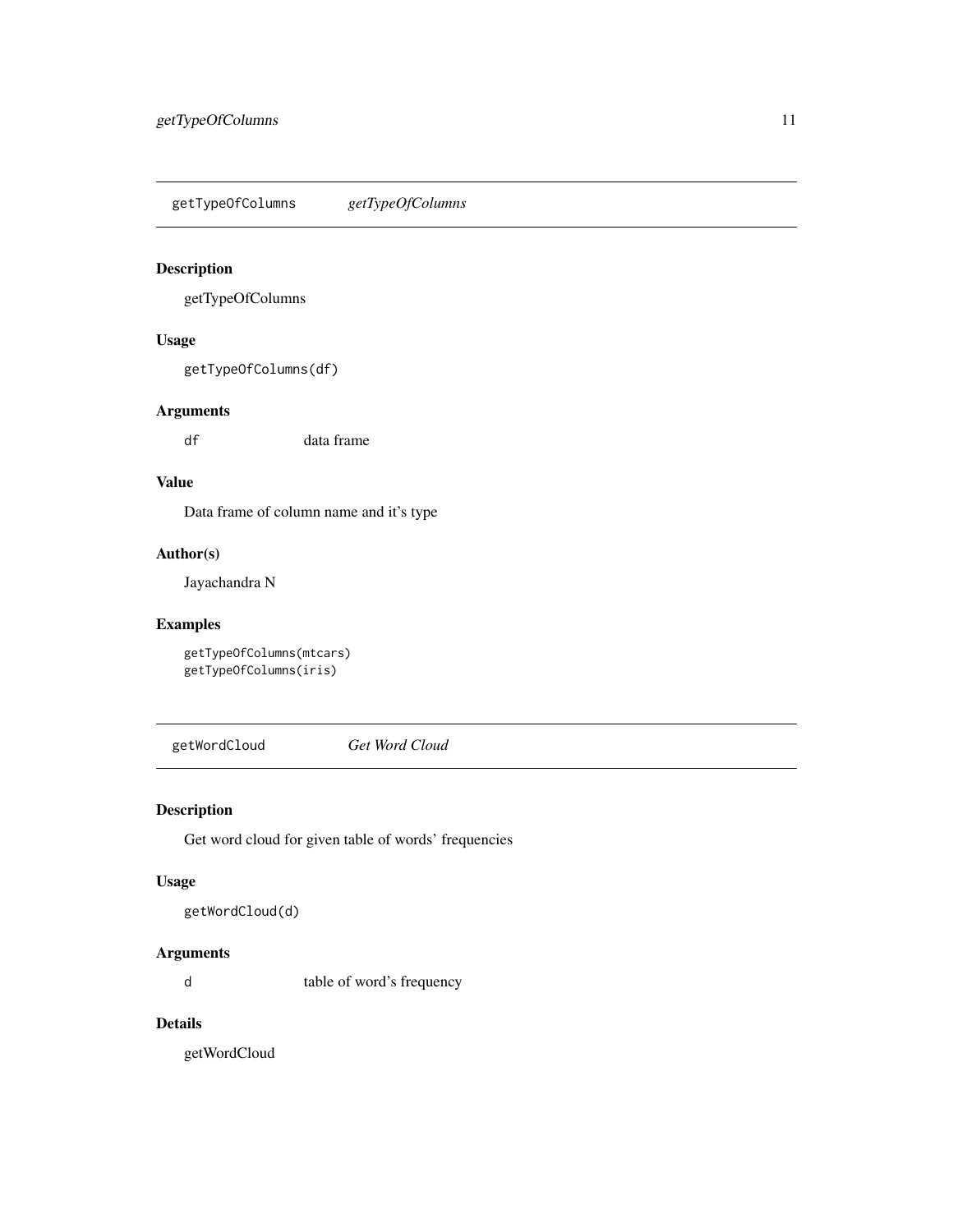## <span id="page-11-0"></span>Value

Word cloud plot

## Examples

```
x <- getFeqTable("Hello! R is Great")
getWordCloud(x)
```
groupByandSumarize *Group By And Summarize*

## Description

Group by columns and summarize given data.

## Usage

groupByandSumarize(df, grp\_col, summarise\_col, FUN = mean)

## Arguments

| df      | data frame                             |
|---------|----------------------------------------|
| grp_col | column name to group                   |
|         | summarise_col column name to summarize |
| FUN     | function to summarize                  |

## Details

groupByandSumarize

#### Value

summarized table

## Author(s)

Jayachandra N

## Examples

```
groupByandSumarize(mtcars, grp_col = c("am"), summarise_col = "hp", FUN = "mean")
```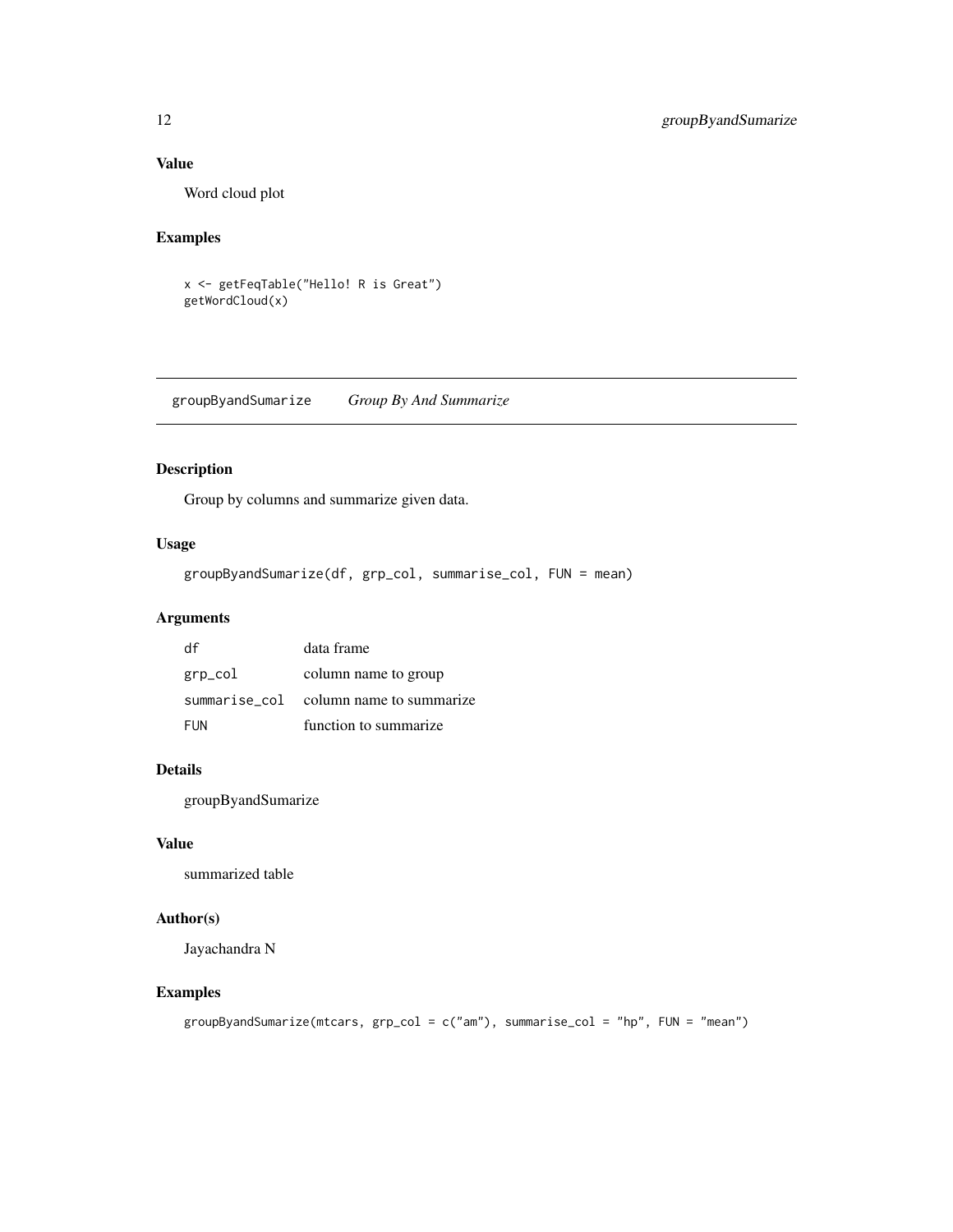<span id="page-12-0"></span>imputeMyData *Impute My Data*

## Description

Impute for missing values in given column in a given data by given method.

## Usage

imputeMyData(df, col, FUN)

#### Arguments

| df  | data frame to impute                                                           |
|-----|--------------------------------------------------------------------------------|
| col | a column name of data frame to impute                                          |
| FUN | a function to be used for imputing values one of (mean, median, sum, min, max) |

#### Details

imputeMyData

#### Value

data frame after imputing the values

#### Author(s)

Jayachandra N

## Examples

```
x \leftarrow head(iris)
x$Sepal.Length[1] <- NA
imputeMyData(x, "Sepal.Length", "mean")
```
make\_var *Make Var*

## Description

Make a variable from a given character vector.

## Usage

make\_var(prefix, var, suffix)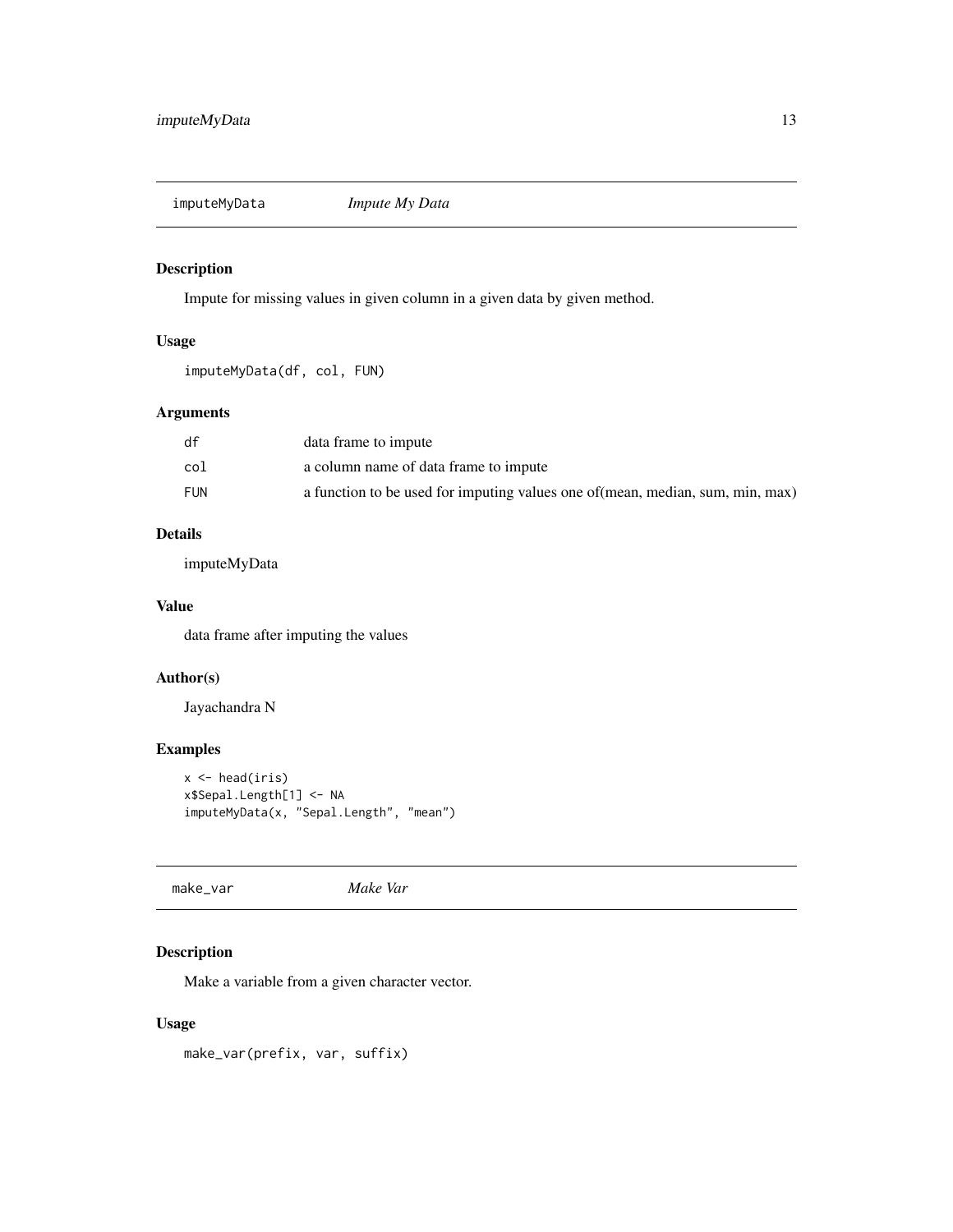## Arguments

| prefix | prefix character     |
|--------|----------------------|
| var    | character to convert |
| suffix | suffix character     |

#### Details

make\_var

## Value

variable

#### Author(s)

Jayachandra N

## Examples

```
make_var("", "Jay", "")
make_var("", "Incredible_India", "")
```
missing\_count *Missing Count*

## Description

Count the number of missing values in a vector.

## Usage

missing\_count(x)

#### Arguments

x vector

#### Details

missing\_count

## Value

Number of missing values in the given set of values

## Author(s)

Jayachandra N

<span id="page-13-0"></span>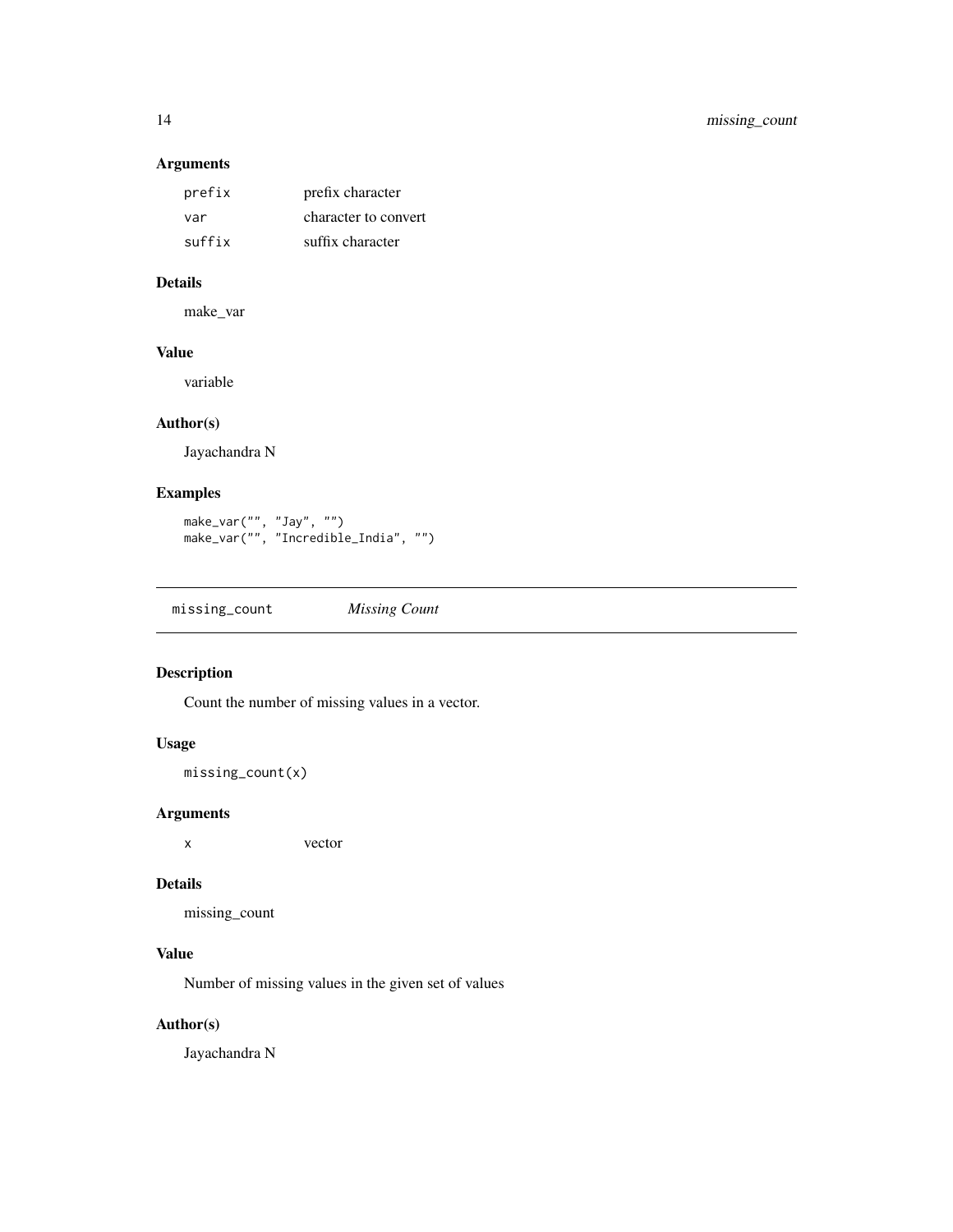## <span id="page-14-0"></span>multinomial 15

## Examples

```
missing_count(c(1,2,3))
missing_count(c(NA, 1, NA, "NULL", ""))
```
multinomial *Multinomial*

## Description

Fit Multinomial Log-linear Models.

## Usage

multinomial(eqn, df)

## Arguments

| egn | formula to build model |
|-----|------------------------|
| df  | data frame             |

## Details

multinomial

## Value

model

## Author(s)

Jayachandra N

## Examples

multinomial( Species ~ ., iris)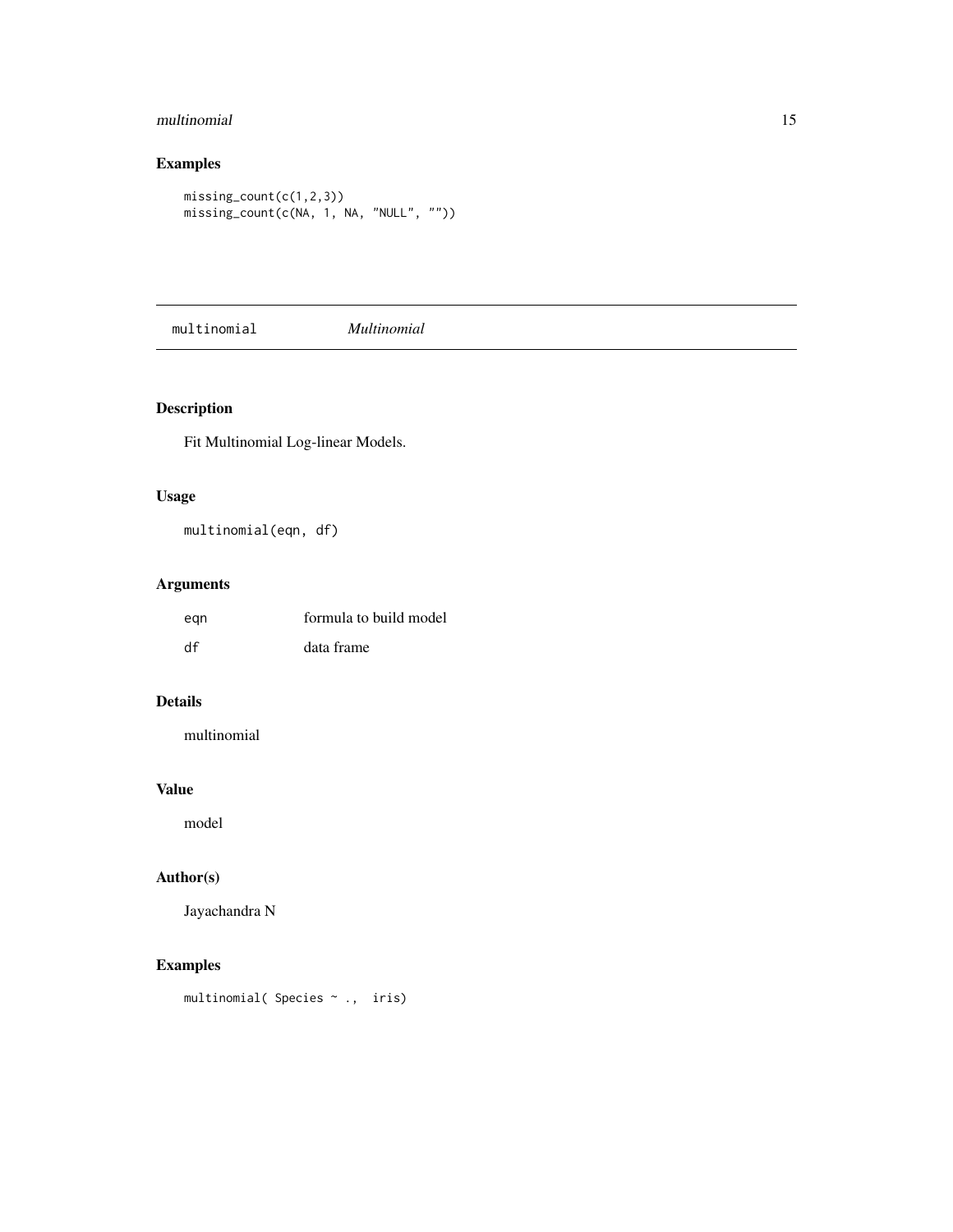<span id="page-15-0"></span>plotCor *Plot Cor*

## Description

Plot correlation plot

## Usage

plotCor(cor\_dat, my\_method)

## Arguments

| cor_dat   | Corelation matrix                   |
|-----------|-------------------------------------|
| my_method | method to plot, for example: circle |

## Details

plotCor

## Value

Corelation plot

## Author(s)

Jayachandra N

## Examples

```
cor_dat <- cor(mtcars)
plotCor(cor_dat, "circle")
```
randomForestModel *Random Forest Model*

## Description

Build Random Forest Model.

## Usage

randomForestModel(eqn, df)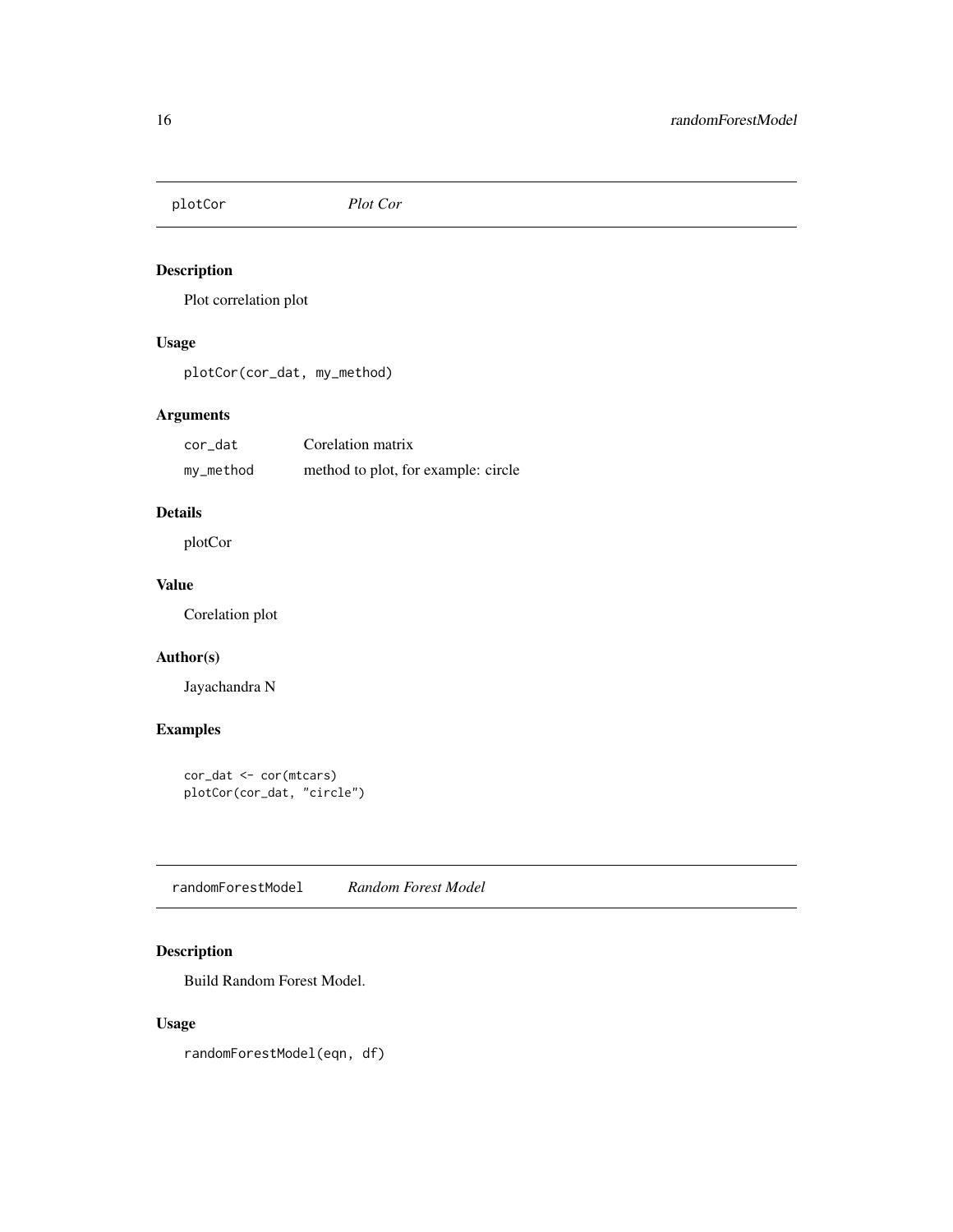## <span id="page-16-0"></span>regressionModelMetrics 17

## Arguments

| egn | formula    |
|-----|------------|
| df  | data.frame |

## Details

randoMForestModel

## Value

rf model

## Author(s)

Jayachandra N

## Examples

randomForestModel( Species ~ ., iris)

regressionModelMetrics

*Regression Model Metrics*

## Description

Generate regression model metrics such as R-squared and MAPE.

## Usage

```
regressionModelMetrics(actuals, predictions, model)
```
## Arguments

| actuals     | numeric vector of actual values |
|-------------|---------------------------------|
| predictions | numeric vector of predictions   |
| model       | lm model object                 |

## Details

regressionModelMetrics

#### Value

list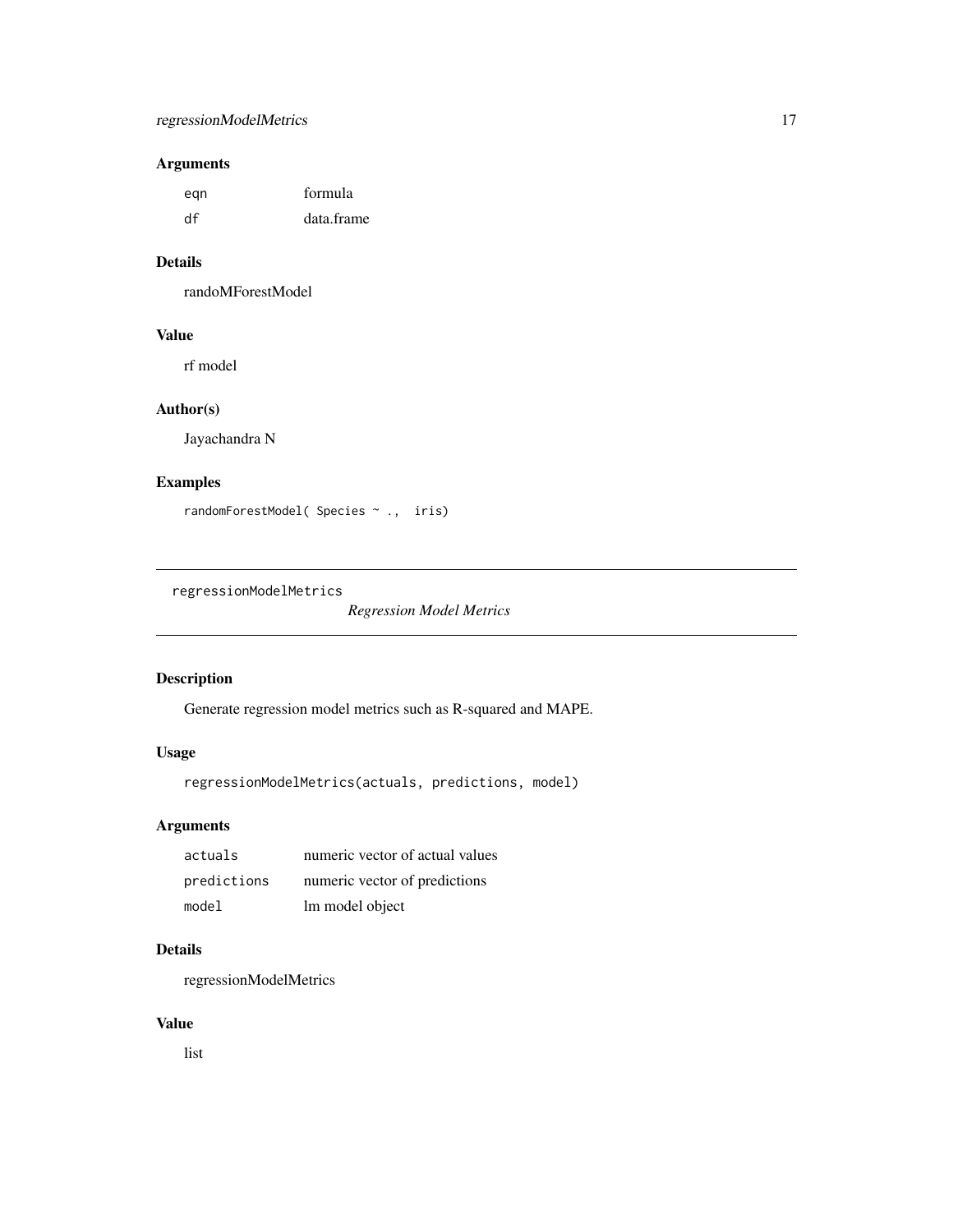18 shineMe

## Author(s)

Jayachandra N

## Examples

```
mod \leq lm(formula = wt \sim ., data = mtcars)
predictions <- predict(mod, mtcars[,-6])
actuals <- mtcars[,6]
regressionModelMetrics(actuals = actuals,
predictions = predictions, model = mod)
```
shineMe *shineMe*

## Description

An R shiny app for shinyr UI.

#### Usage

shineMe()

## Details

shineMe

#### Value

shiny UI page

## Author(s)

Jayachandra N

#### Examples

shineMe()

<span id="page-17-0"></span>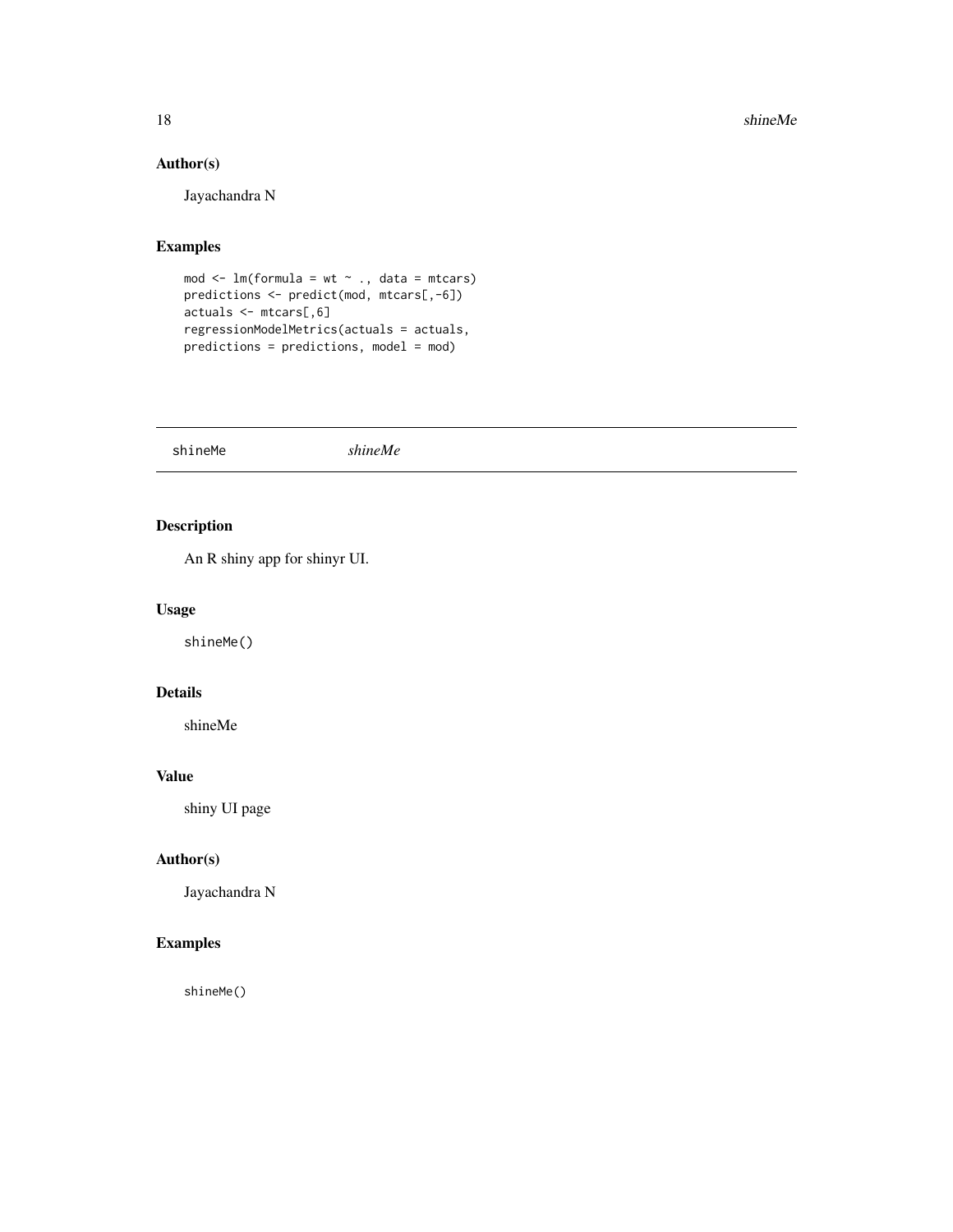<span id="page-18-0"></span>

## Description

Split a string by space and get

#### Usage

splitAndGet(x)

#### Arguments

x string to split into words

## Details

splitAndGet

#### Value

List of worrds

#### Author(s)

Jayachandra N

## Examples

splitAndGet("R programming is awesome!")

valid\_sets *Valid Sets*

## Description

Get a list of all datasets available as data.frame in R

## Usage

valid\_sets(package = NULL, cols = NULL)

## Arguments

| package | package name to fetch inbuilt data sets example: "datasets"             |
|---------|-------------------------------------------------------------------------|
| cols    | numeric to specify condition on how many columns should data frame have |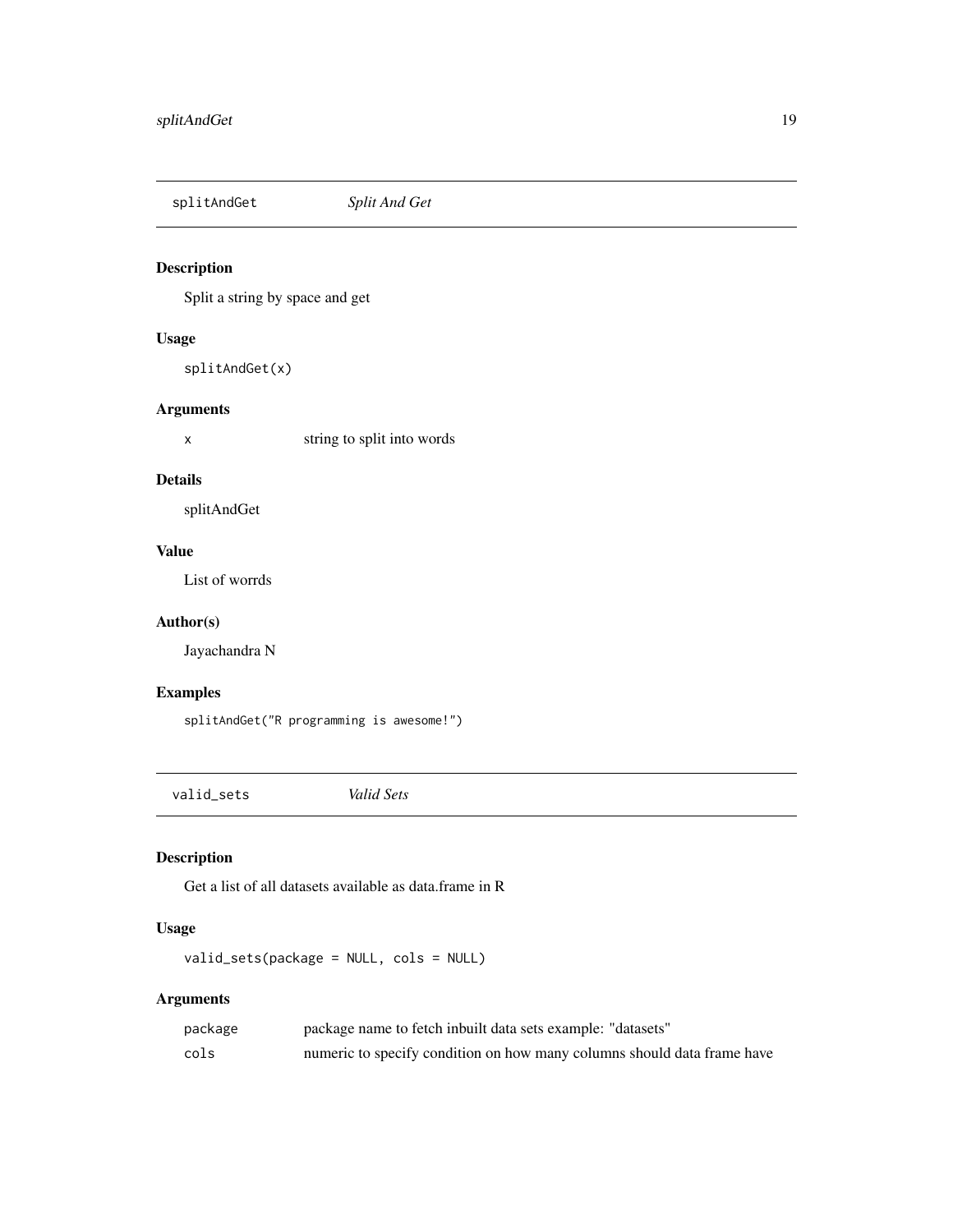20 valid\_sets

## Details

valid\_sets

## Value

data frame all available datasets of class data frame

## Author(s)

Pushker Ravindra Jayachandra N

# Examples

valid\_sets()